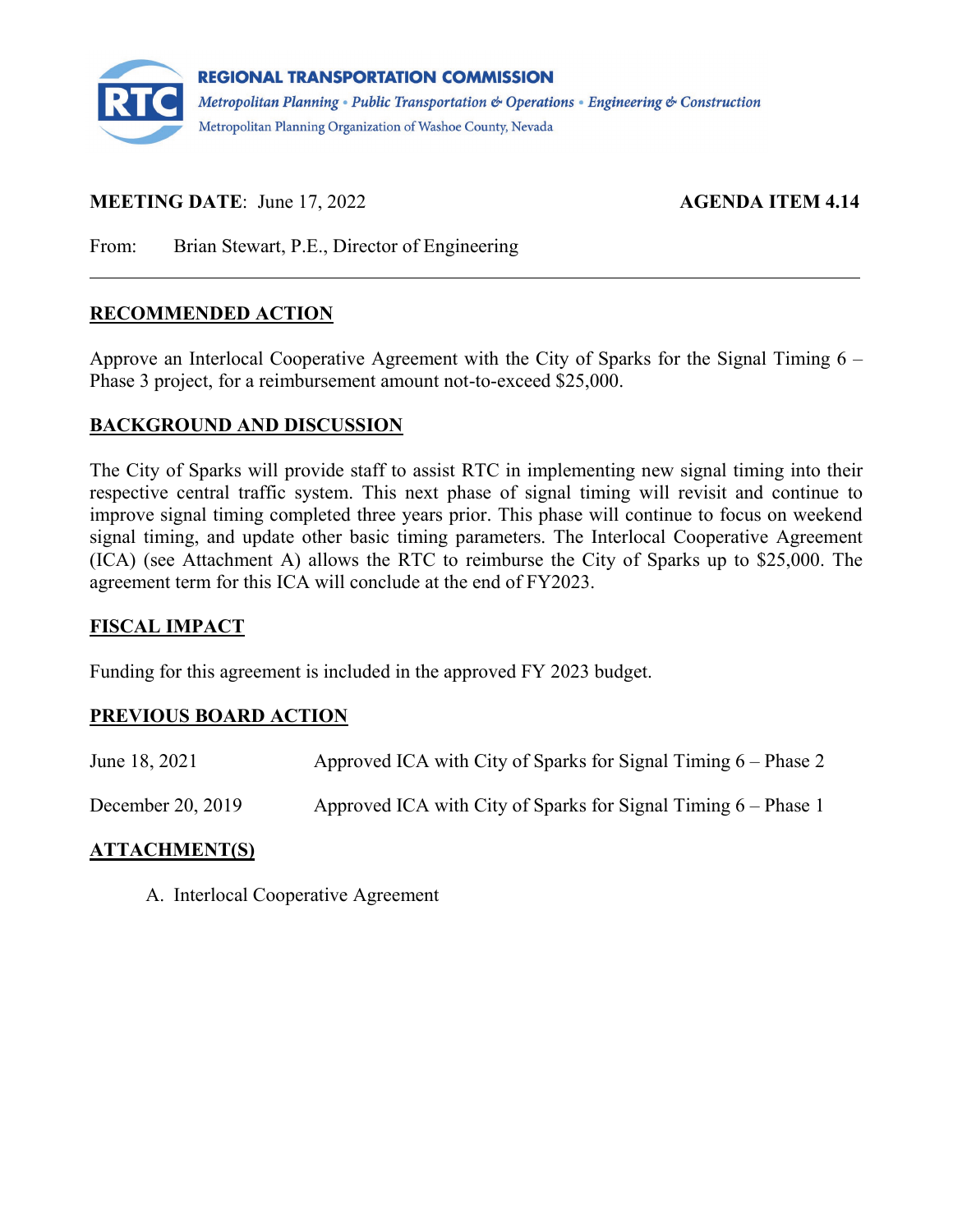#### TRAFFIC SIGNAL TIMING 6 – PHASE 3 INTERLOCAL AGREEMENT

This Interlocal Agreement (the "Agreement") is made and entered into on July 1st, 2022, by and between the City of Sparks (hereinafter "Sparks"), and the Regional Transportation Commission of Washoe County (hereinafter "RTC").

WHEREAS, the parties to this Agreement are public agencies and authorized to enter into agreements in accordance with NRS 277.080 through 277.180; and

WHEREAS, NRS 277.110 authorizes any two or more public agencies to enter into agreements for the "joint exercise of powers, privileges and authority"; and

WHEREAS, pursuant to NRS 277.180, if it is reasonably foreseeable that a public agency will be required to expend more than \$25,000 to carry out such an agreement, the agreement must set forth fully the purposes, powers, rights, objectives and responsibilities of the parties, be ratified by appropriate official action of the governing body of each party, and be in writing; and rights, objectives and responsibilities of the parties, be<br>verning body of each party, and be in writing; and<br>TC has developed a Signal Timing Improvement Pro<br>oved signal timing within the Sparks jurisdictional Bound<br>parks

WHEREAS, RTC has developed a Signal Timing Improvement Project (hereinafter called "Project") to fund improved signal timing within the Sparks jurisdictional Boundaries; and

WHEREAS, Sparks owns, operates, and maintains the traffic signal central system, individual traffic signals and field signal timing plans; and

WHEREAS, The RTC has funds available for reimbursement of direct salary and benefit hourly rates for Sparks staff working directly on the Project; and

WHEREAS, Sparks supports utilization of its staff on a reimbursable basis for work associated with Project; and

NOW, THEREFORE, in consideration of the premises and of the mutual covenants herein contained, it is mutually agreed by and between the parties as follows:

- A. RTC agrees to:
	- 1. Continue work with the Project Management Team (PMT) with Sparks representatives to: oversee the selection of up to one-third of all traffic signals located within the Sparks boundaries for review; review the design of revised signal timing and assist with the implementation of field signal timing changes.
	- 2. Reimburse Sparks in the amount, not to exceed, \$25,000.00 for staff direct salary and benefit hourly rates associated with the Project at the rates listed in Attachment A (subject to automatic adjustment on November 1, 2022).
	- 3. Reimburse Sparks quarterly for eligible invoiced Project costs within 30 days of receiving invoices from Sparks.
	- 4. RTC shall direct RTC staff to complete the work on the Project by June 30th, 2023 to the satisfaction of Sparks staff. The Project will be completed in compliance with current Institute of Transportation Engineers (ITE) practices or as directed by Sparks Transportation Manager.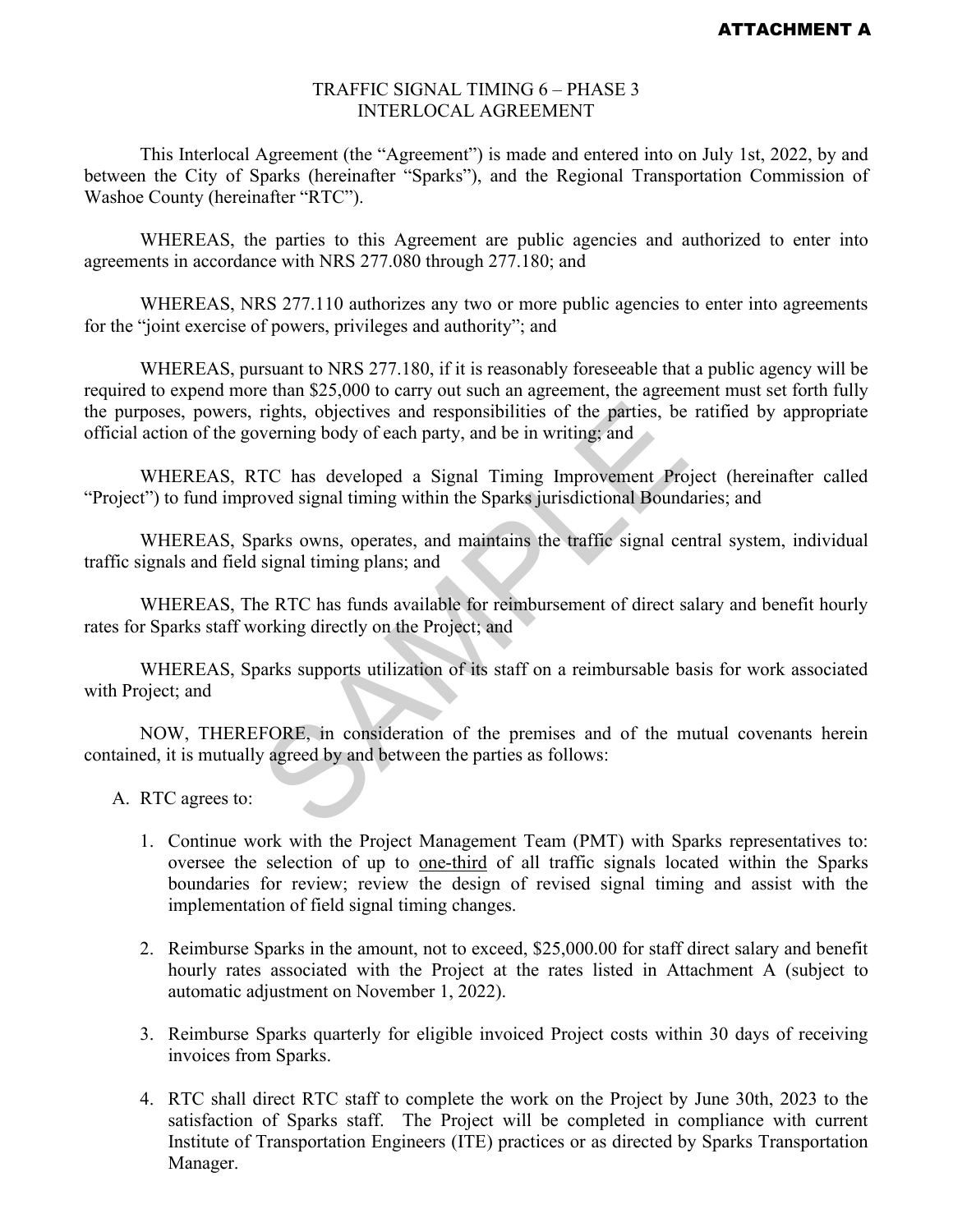- 5. RTC will submit proposed signal timing to Sparks for review and approval.
- B. Sparks agrees to:
	- 1. Assign a designee to represent Sparks on the Project Management Team (PMT).
	- 2. Unless an updated rate is provided to the RTC, Sparks shall invoice the RTC for actual Project staff costs incurred during the performance period of the Agreement for personnel based on rates established on Attachment A (subject to automatic adjustment on November 1, 2021).
	- 3. Invoice the RTC no later than June 30, 2023, for final billing of Project eligible costs.
	- 4. Attend regular PMT meetings.
	- 5. As work progresses on the Project, Sparks shall provide the RTC with quarterly invoices for payment of eligible costs for the Project. The invoice shall be based upon and accompanied by auditable supporting documentation. Total reimbursement shall not exceed the total agreed upon amount. Invoices must be submitted to  $accountspayable@rtcwashoe.com$ . RTC's payment terms are 30 days after the receipt of the invoice. be provide the RTC with example the RTC with example the RTC with eligible costs for the Project. The invoice shall be based a supporting documentation. Total reimbursement shan amount. Invoices must be submitted to <u>accou</u>
	- 6. To provide to the RTC all reporting and project documentation, as necessary for financial management.
	- 7. To retain ownership and maintenance responsibilities for the improvements consisting of the implemented signal timing as part of the Project.
	- 8. Maintain all records and documents relating to the Project for at least three (3) years after final payment has been received, and to make the records available for inspection by representatives of RTC upon request.
- C. It is mutually agreed that:
	- 1. The performance period of this Agreement is July 1st, 2022 to June 30, 2023. No reimbursement shall be made for work accomplished outside the performance period.
	- 2. Each party will cooperate with the other party and their agents in carrying out their respective responsibilities.
	- 3. Each party will assist the other party in communicating with the public regarding the provisions of this Agreement.
	- 4. Communications/notices required pursuant to this Agreement shall be as follows:

| If to Sparks: | Neil C. Krutz, City Manager    |
|---------------|--------------------------------|
|               | c/o Jon Ericson, City Engineer |
|               | City of Sparks                 |
|               | P.O. Box 857                   |
|               | Sparks, NV 89432               |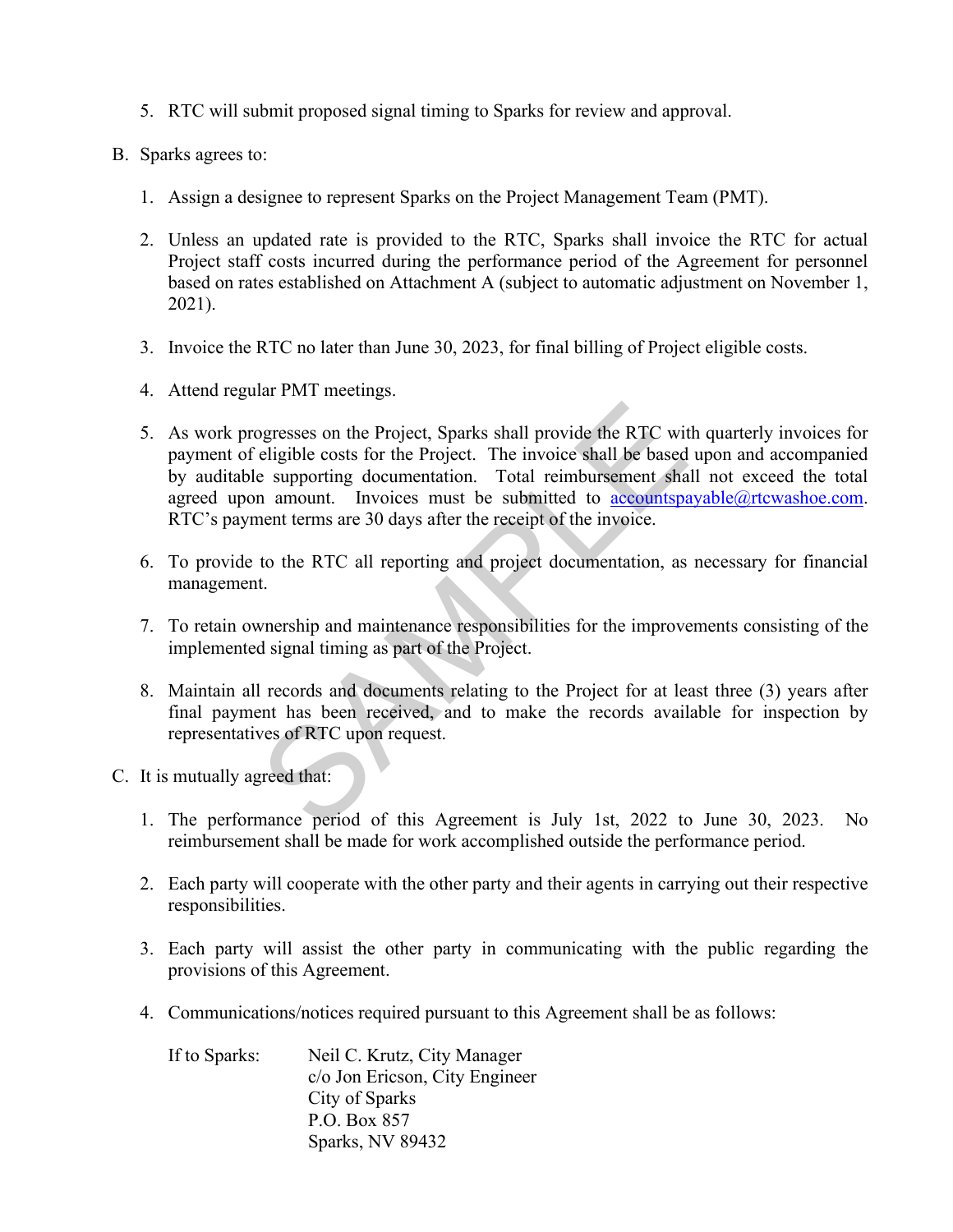### If to RTC: Brian Stewart, P.E., Engineering Director c/o Andrew Jayankura, P.E., PTOE, RSP<sub>1</sub>, Project Manager Regional Transportation Commission 1105 Terminal Way, Suite 108 Reno, NV 89502

- 5. Subject to and without waiving the liability limitations in NRS Chapter 41, each party agrees to indemnify, defend and hold harmless the other party to the extent provided by law from and against any liability including, but not limited to, property damage, personal injury or death, proximately caused by the negligent or intentional acts or omissions of its officers, agents and employees arising out of the performance of this Agreement.
- 6. The laws of the State of Nevada shall be applied in interpreting and construing this Agreement.
- 7. The legality or invalidity of any provision or portion of this Agreement shall not affect the validity of the remainder of this Agreement.
- 8. This Agreement constitutes the entire understanding between the parties and shall not be modified unless in writing and signed by the parties.
- 9. It is not intended and this Agreement shall not be construed to provide any person or entity not a party to this Agreement, with any benefits or cause of action or to obligate the parties to this Agreement to any entity or person not a party to this Agreement. The remainder of this Agreement.<br>
The remainder of this Agreement.<br>
The remainder of this Agreement.<br>
Internal constitutes the entire understanding between the pless in writing and signed by the parties.<br>
Perfection of the
- 10. In the event either party initiates litigation to enforce the terms of this Agreement, the prevailing party shall be entitled to recover its costs, including reasonable attorneys' fees.
- / / /
- $1/1$
- $1/1$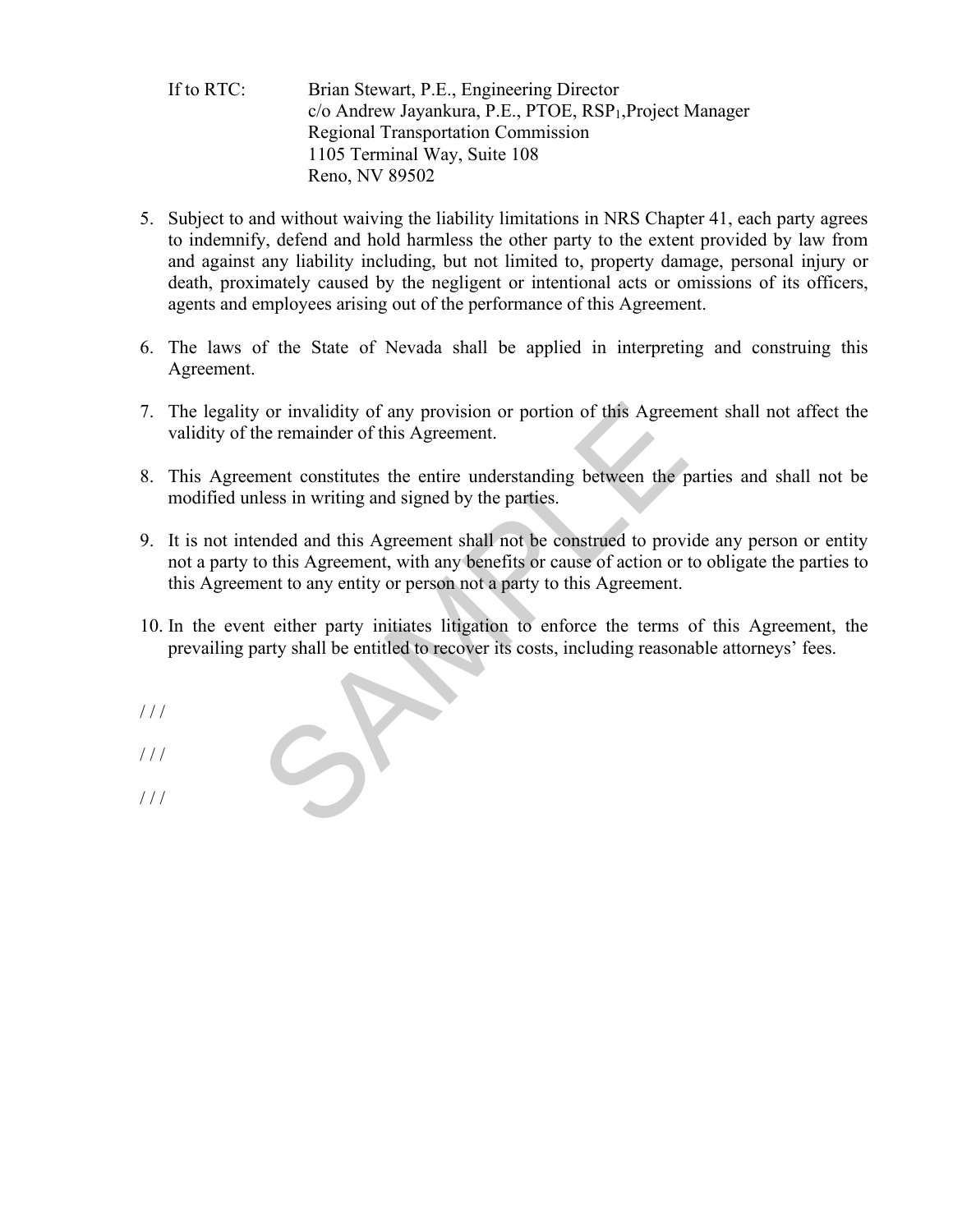IN WITNESS WHEREOF, the parties hereto have caused this Agreement to be executed on the date first above written.

REGIONAL TRANSPORTATION COMMISSION CITY OF SPARKS OF WASHOE COUNTY

By \_\_\_\_\_\_\_\_\_\_\_\_\_\_\_\_\_\_\_\_\_\_\_\_\_\_\_\_\_\_\_\_\_\_\_\_\_ By \_\_\_\_\_\_\_\_\_\_\_\_\_\_\_\_\_\_\_\_\_\_\_\_\_\_\_\_\_\_\_\_\_

Bill Thomas, AICP, Executive Director Ed Lawson, Mayor

APPROVED AS TO FORM:

City Attorney

ATTEST:

 $\mathcal{L}_\mathcal{L} = \mathcal{L}_\mathcal{L}$  Lisa Hunderman, City Clerk City Attorney<br>ATTEST:<br>Lisa Hunderman, City C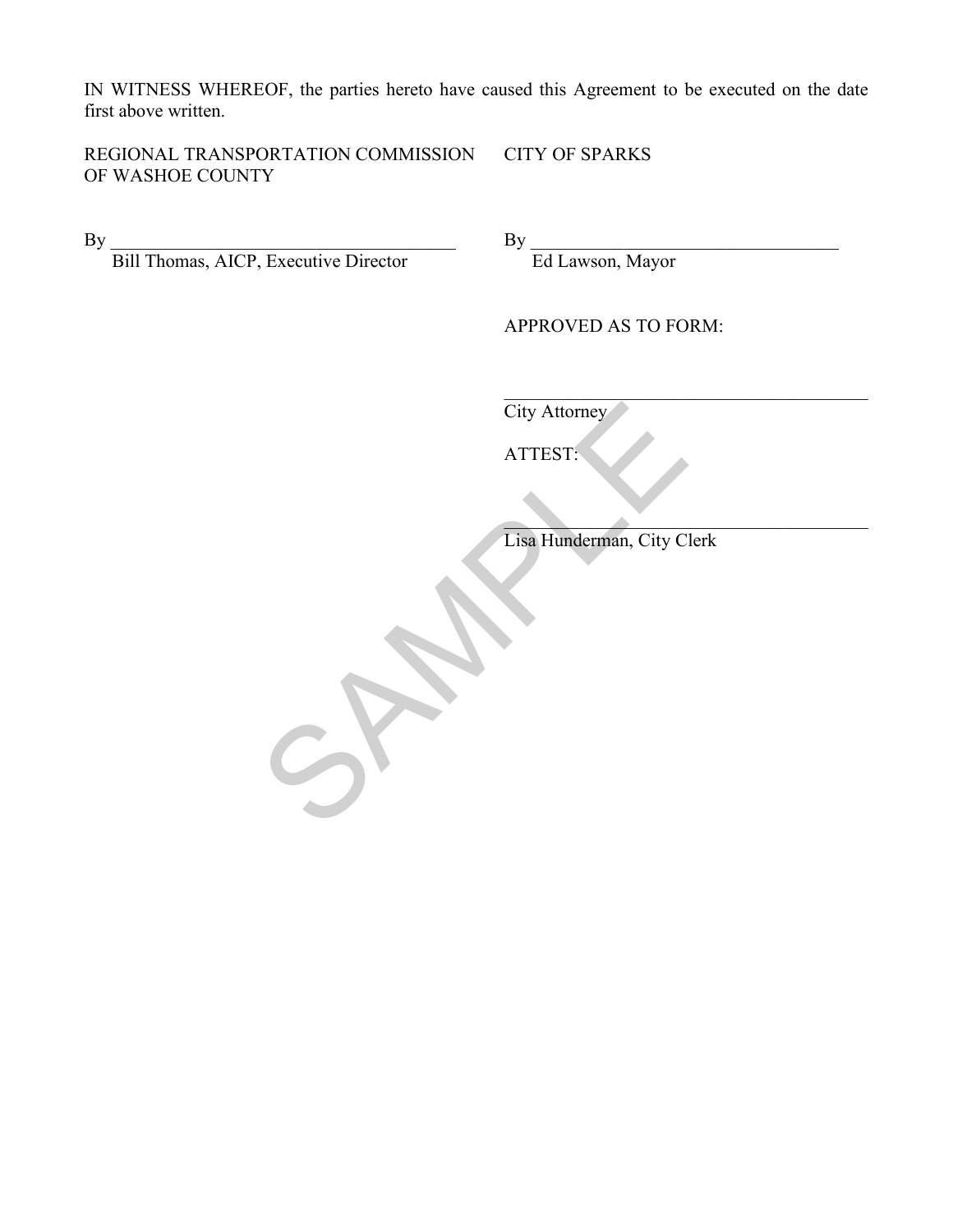# ATTACHMENT A

| Job Description                            | Direct Salary and Benefit Hourly Rate |
|--------------------------------------------|---------------------------------------|
|                                            |                                       |
| Transportation Services Coordinator\$75.33 |                                       |
|                                            |                                       |
|                                            |                                       |

SPARY